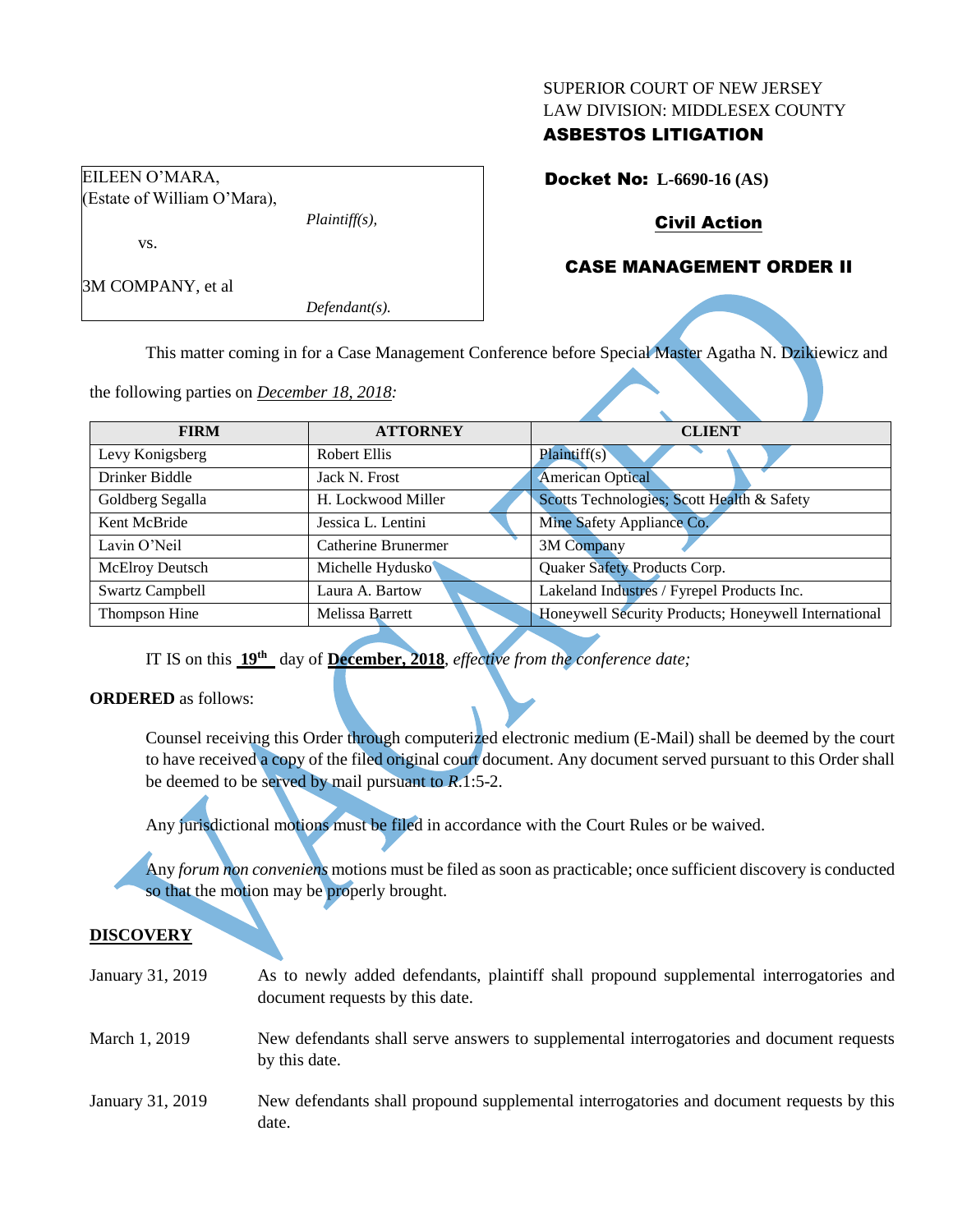- March 1, 2019 As to newly added defendants, plaintiff shall serve answers to supplemental interrogatories and document requests by this date. April 30, 2019 Fact discovery, including depositions, shall be completed by this date. Plaintiff's counsel shall contact the Special Master within one week of this deadline if all fact discovery is not completed.
- May 31, 2019 Depositions of corporate representatives shall be completed by this date.

joinder in an expert medical defense by this date.

### **EARLY SETTLEMENT**

October 11, 2019 Settlement demands shall be served on all counsel and the Special Master by this date.

### **MEDICAL EXPERT REPORT**

| July 31, 2019     | Plaintiff shall serve medical expert reports by this date.                                                                                                                                         |
|-------------------|----------------------------------------------------------------------------------------------------------------------------------------------------------------------------------------------------|
| July 31, 2019     | Upon request by defense counsel, plaintiff is to arrange for the transfer of pathology specimens<br>and x-rays, if any, by this date.                                                              |
| November 15, 2019 | Defendants shall identify its medical experts and serve medical reports, if any, by this date. In<br>addition, defendants shall notify plaintiff's counsel (as well as all counsel of record) of a |

### **LIABILITY EXPERT REPORTS**

| July 31, 2019 | Plaintiff shall identify its liability experts and serve liability expert reports by this date or |  |  |  |  |
|---------------|---------------------------------------------------------------------------------------------------|--|--|--|--|
|               | waive any opportunity to rely on liability expert testimony.                                      |  |  |  |  |

November 15, 2019 Defendants shall identify its liability experts and serve liability expert reports, if any, by this date or waive any opportunity to rely on liability expert testimony.

# **SUMMARY JUDGMENT MOTION PRACTICE**

August 16, 2019 Plaintiff's counsel shall advise, in writing, of intent not to oppose motions by this date.

August 30, 2019 Summary judgment motions shall be filed no later than this date.

September 27, 2019 Last return date for summary judgment motions.

### **ECONOMIST EXPERT REPORTS**

- July 31, 2019 Plaintiff shall identify its expert economists and serve expert economist report(s), if any, by this date or waive any opportunity to rely on economic expert testimony.
- November 15, 2019 Defendants shall identify its expert economists and serve expert economist report(s), if any, by this date or waive any opportunity to rely on economic expert testimony.

#### **EXPERT DEPOSITIONS**

December 16, 2019 Expert depositions shall be completed by this date. To the extent that plaintiff and defendant generic experts have been deposed before, the parties seeking that deposition in this case must

 $\_$  , and the set of the set of the set of the set of the set of the set of the set of the set of the set of the set of the set of the set of the set of the set of the set of the set of the set of the set of the set of th